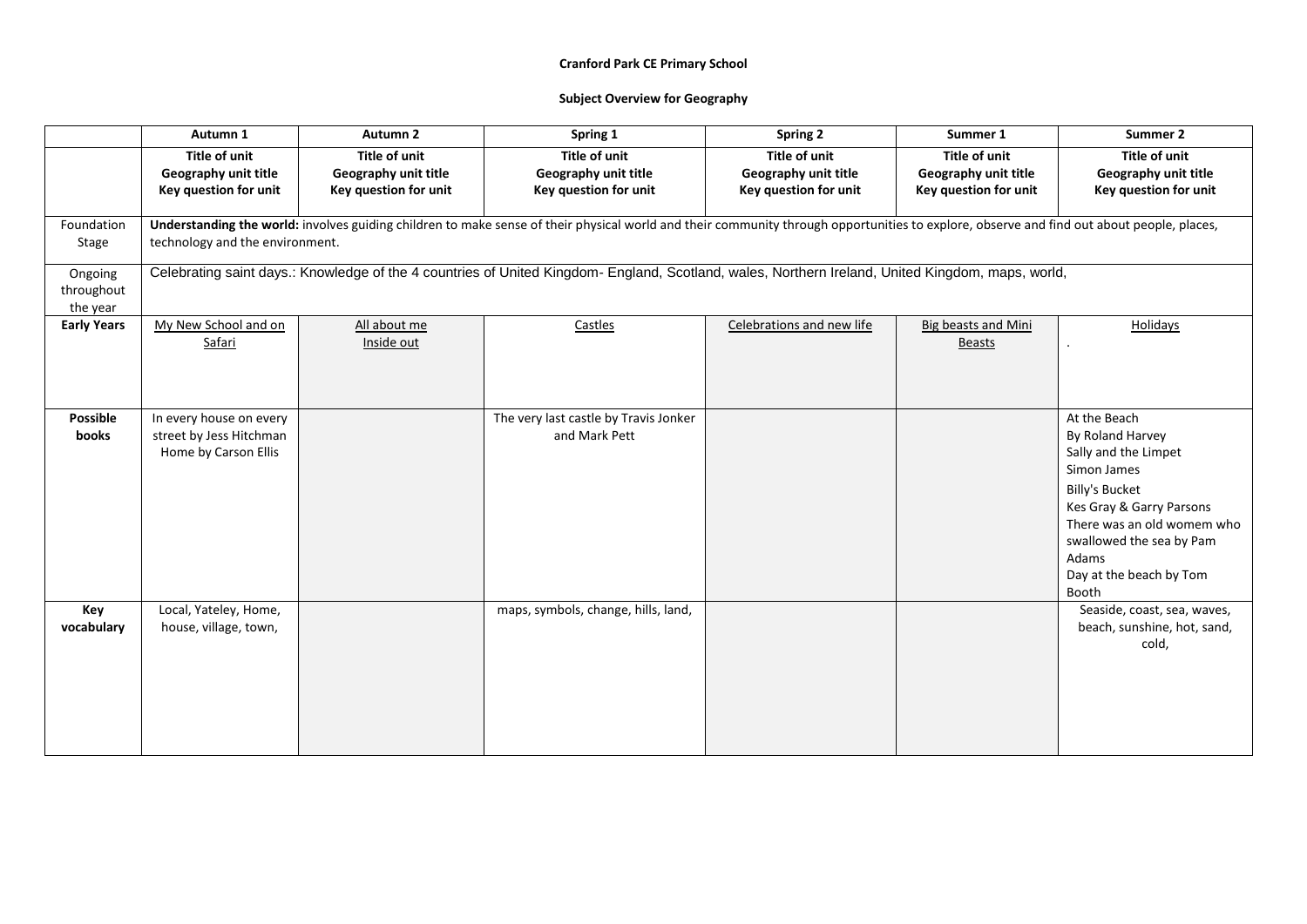| <b>Key Stage</b><br>One         | Pupils should develop knowledge about the world, the United Kingdom and their locality. They should understand basic subject-specific vocabulary relating to human and physical geography<br>and begin to use geographical skills, including first-hand observation, to enhance their locational awareness. |                                                                                                                                                        |                                                                                                                                                                                  |                                                                                                                                          |                                                                                                                                           |  |
|---------------------------------|-------------------------------------------------------------------------------------------------------------------------------------------------------------------------------------------------------------------------------------------------------------------------------------------------------------|--------------------------------------------------------------------------------------------------------------------------------------------------------|----------------------------------------------------------------------------------------------------------------------------------------------------------------------------------|------------------------------------------------------------------------------------------------------------------------------------------|-------------------------------------------------------------------------------------------------------------------------------------------|--|
| Year 1                          | Percy the Park Keeper<br>Local area<br>Where is my local park<br>and what is unique<br>about it?                                                                                                                                                                                                            | <b>Fire Fire</b><br>Seasons and weather<br>Is sunshine the best<br>weather?                                                                            |                                                                                                                                                                                  | Out in the Garden<br>Locational Knowledge<br>What is the United Kingdom?                                                                 | Are you my Mummy<br>Equator - hot and cold<br>areas of the world<br>Is everywhere in the<br>world hot?                                    |  |
| <b>Possible</b><br><b>books</b> | Where my wellies take<br>me by Michael<br>Morpurgo<br>Where Do I Live?<br>by Neil Chesanow<br>In Every House on Every<br>Street Jess Hitchman<br>and Lili La Beleine                                                                                                                                        | The Windy day, The Sunny<br>day, The Snowy Day The<br>Rainy Day by Anna Milbourne<br>and Elean Temporin<br><b>Hurricane Bestey</b><br>Malorie Blackman |                                                                                                                                                                                  | The big book of the UK<br>A walk in London: Salvatore<br>Rubbino<br>Katie in London Katie in<br><b>Scotland James Mayhew</b>             | One day on our blue<br>planet in the Antarctica-<br>Ella Bailey<br>One day on our blue<br>planet in the savanna-<br>Ella Bailey           |  |
| Key<br>vocabulary               | Local, Town, map, park,<br>key, human and physical<br>features, houses, grass,<br>open space.                                                                                                                                                                                                               | Climate, Cloud, Ice<br>Rain, Precipitation<br>Season, Snow<br>Sunshine, Temperature<br>Weather                                                         |                                                                                                                                                                                  | United Kingdom, England,<br>Wales, Scotland, Northern<br>Ireland, Ocean, Continent,<br>Country, Equator, Europe,<br>Non-European. Ocean, | Equator, hot and cold,<br>desert, dry, Antarctica,<br>South pole, sun,<br>countries, continents,<br>Ocean,                                |  |
| Year 2                          |                                                                                                                                                                                                                                                                                                             |                                                                                                                                                        | Ahoy there!<br>Geography - Places - 7 continents,<br>5 oceans, 4 countries of UK, UK<br>seas<br>How many continents and oceans<br>are in the world and are they all the<br>same? | <b>Amazing Animals</b><br>Human/ physical features,<br>equator, hot and cold<br>habitats.<br>Why are rainforests so<br>special?          | Out and About in Yateley<br>and India<br>Maps and fieldwork -<br>compass directions.<br>Is Silvapura a world away<br>from our local area? |  |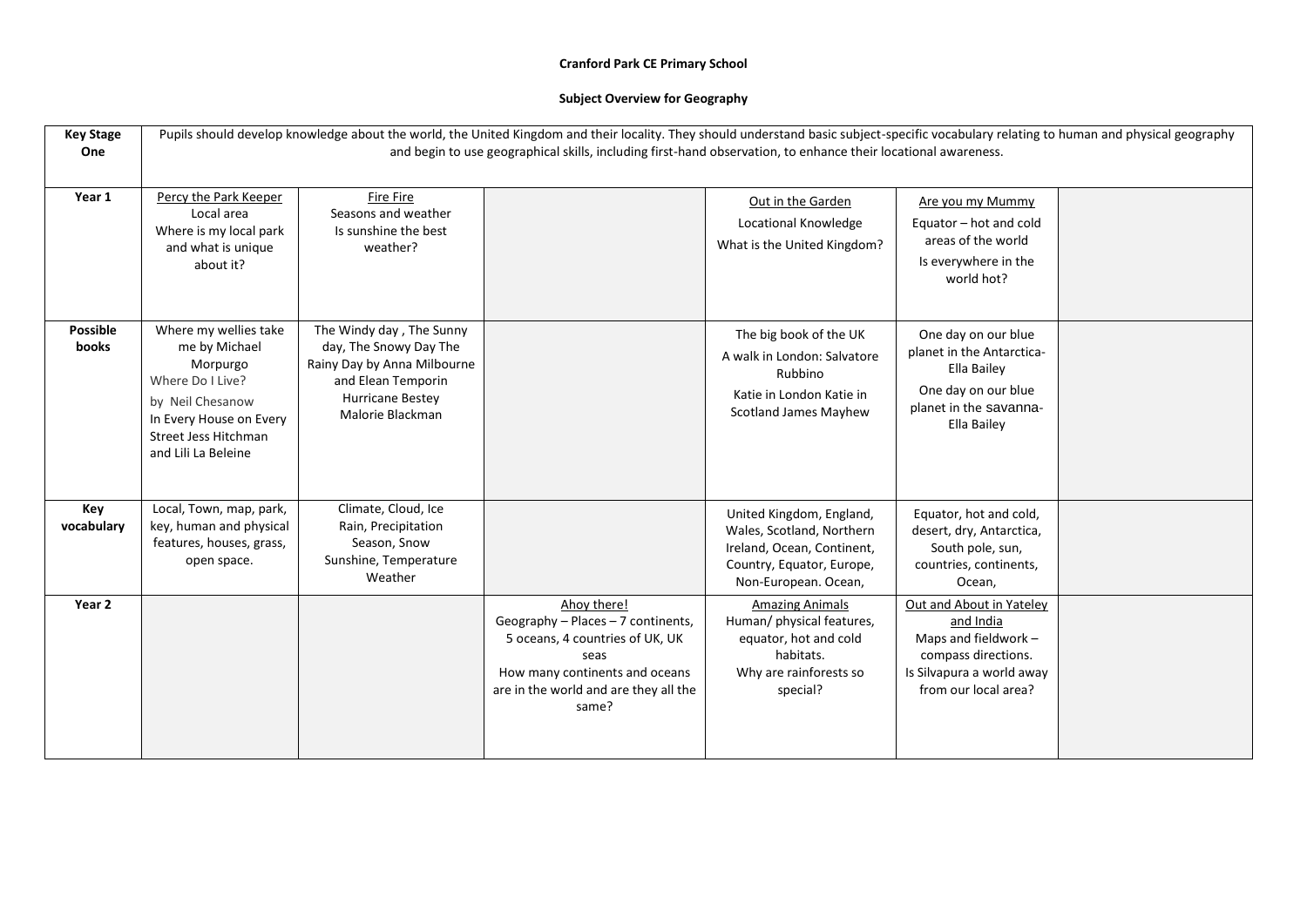| <b>Possible</b>  |                            | One day on our blue planet in the                                                                                                                                                          | One day on our blue planet in   | Elephant Dance by     |                                |
|------------------|----------------------------|--------------------------------------------------------------------------------------------------------------------------------------------------------------------------------------------|---------------------------------|-----------------------|--------------------------------|
| books            |                            | Ocean - Ella Bailey                                                                                                                                                                        | the Rainforest - Ella Bailey    | Theresa Heine         |                                |
|                  |                            |                                                                                                                                                                                            | The great Kapok tree: Lynne     |                       |                                |
|                  |                            |                                                                                                                                                                                            | Cherry                          |                       |                                |
|                  |                            |                                                                                                                                                                                            | The secret Explorers and the    |                       |                                |
|                  |                            |                                                                                                                                                                                            | rainforest rangers by SJ King   |                       |                                |
|                  |                            |                                                                                                                                                                                            | Over and Under the              |                       |                                |
|                  |                            |                                                                                                                                                                                            | Rainforest                      |                       |                                |
|                  |                            |                                                                                                                                                                                            | Kate Messner & Christopher      |                       |                                |
|                  |                            |                                                                                                                                                                                            | Silas Neal                      |                       |                                |
| Key              |                            | United Kingdom, Ocean- Pacific,                                                                                                                                                            | Hot, Cold, rainforest, climate, | Continent, Country,   |                                |
| vocabulary       |                            | Atlantic, Indian, Artic and Southern,                                                                                                                                                      | equator, continents,            | Equator               |                                |
|                  |                            | country continent- Europe, North                                                                                                                                                           |                                 | Europe, Non-European, |                                |
|                  |                            | America, Africa, Australia,                                                                                                                                                                |                                 | Ocean,                |                                |
|                  |                            | Antarctica, South America, Asia.                                                                                                                                                           |                                 | Land use, comparison, |                                |
|                  |                            | Compass, North south east west,                                                                                                                                                            |                                 | village, town,        |                                |
|                  |                            | Landmark, Location, Human and                                                                                                                                                              |                                 |                       |                                |
|                  |                            | physical features,                                                                                                                                                                         |                                 |                       |                                |
| <b>Key Stage</b> |                            | Pupils should extend their knowledge and understanding beyond the local area to include the United Kingdom and Europe, North and South America. This will include the location and         |                                 |                       |                                |
| Two              |                            | characteristics of a range of the world's most significant human and physical features. They should develop their use of geographical knowledge, understanding and skills to enhance their |                                 |                       |                                |
|                  |                            | locational and place knowledge.                                                                                                                                                            |                                 |                       |                                |
| Year 3           | Hunters and gatherers      |                                                                                                                                                                                            | Peru                            |                       | Opposites attract              |
|                  | Types of settlements and   |                                                                                                                                                                                            | South America study             |                       | UK region                      |
|                  | land use                   |                                                                                                                                                                                            | How does the physical and       |                       | What is special about Yateley? |
|                  | What type of settlement do |                                                                                                                                                                                            | human geography of Lima         |                       |                                |
|                  | we live in?                |                                                                                                                                                                                            | compare with the area in        |                       |                                |
|                  |                            |                                                                                                                                                                                            | which we live?                  |                       |                                |
| <b>Possible</b>  |                            |                                                                                                                                                                                            | Paddington bear                 |                       |                                |
| books            |                            |                                                                                                                                                                                            |                                 |                       |                                |
|                  |                            |                                                                                                                                                                                            |                                 |                       |                                |
|                  |                            |                                                                                                                                                                                            |                                 |                       |                                |
| Key              | Agricultural, Borders      |                                                                                                                                                                                            | Antarctic circle, Arctic circle |                       | Local, Yateley, United         |
| vocabulary       | Bungalow, City,            |                                                                                                                                                                                            | Continent, County               |                       | Kingdom, county, land use,     |
|                  | Deforestation,             |                                                                                                                                                                                            | Country, Equator                |                       | population,                    |
|                  | Factory, Farming           |                                                                                                                                                                                            | Europe, Greenwich Meridian      |                       |                                |
|                  | Flats, Habitat             |                                                                                                                                                                                            | Latitude, Longitude             |                       |                                |
|                  | Hamlet, High street        |                                                                                                                                                                                            | North America                   |                       |                                |
|                  | House, Industrial          |                                                                                                                                                                                            | Northern hemisphere             |                       |                                |
|                  | Land use, Local            |                                                                                                                                                                                            | Ocean, South America            |                       |                                |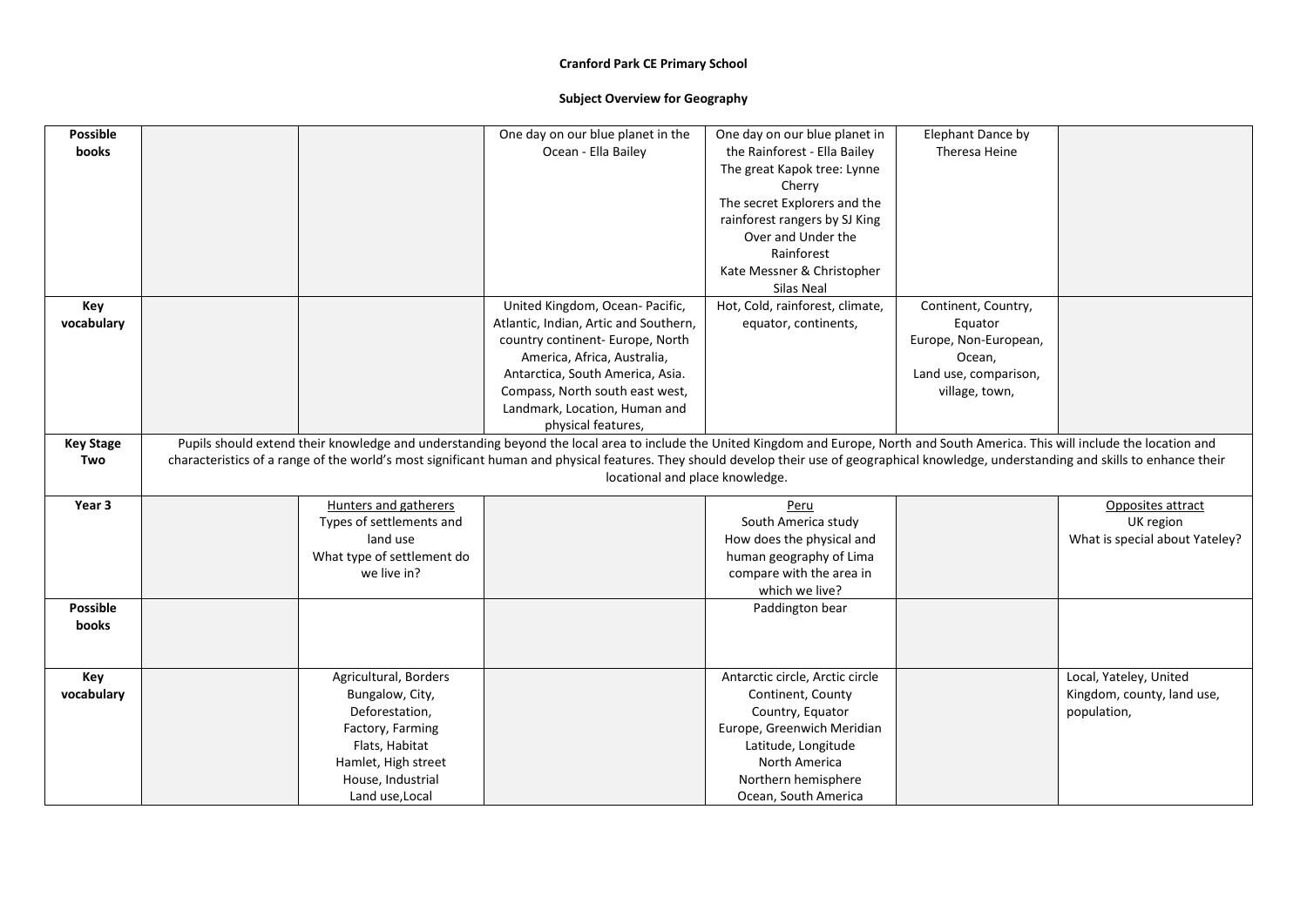|                   | Logging, Mega-city<br>National,<br>Nomadic<br>Out of town shopping centre<br>Population<br>Residential area<br>Rural, Settlement<br>Shanty town, Shop<br>Suburb, Town<br>Urban, Village | Southern hemisphere<br>Time zones, Topography<br>Tropic of Cancer, Tropic of<br>Capricorn, UK                                                                                                                                                      |                                                                                                                                                                                                                                                                                                                                                                                                                                                                                                   |
|-------------------|-----------------------------------------------------------------------------------------------------------------------------------------------------------------------------------------|----------------------------------------------------------------------------------------------------------------------------------------------------------------------------------------------------------------------------------------------------|---------------------------------------------------------------------------------------------------------------------------------------------------------------------------------------------------------------------------------------------------------------------------------------------------------------------------------------------------------------------------------------------------------------------------------------------------------------------------------------------------|
| Year 4            |                                                                                                                                                                                         | All steamed up<br><b>Natural Resources</b><br>Is every country equal?                                                                                                                                                                              | Here and there<br><b>Biomes and climate</b><br>zones<br>Which biome is the<br>easiest to live in?                                                                                                                                                                                                                                                                                                                                                                                                 |
| Possible<br>books |                                                                                                                                                                                         | The last tree in the city By<br>Peter Carnavas<br>Greta and the Giants By Zoe<br><b>Tucker and Zoe Persico</b>                                                                                                                                     | Many Biomes one earth                                                                                                                                                                                                                                                                                                                                                                                                                                                                             |
| Key<br>vocabulary |                                                                                                                                                                                         | Distribution, drought, food,<br>electricity, energy, famine,<br>fossil fuels, fracking,<br>hydropower, minerals,<br>mining, non-renewable,<br>nuclear power, oil, oil rigs,<br>pollution, renewable,<br>resource, solar, turbines,<br>water, wind. | Atmospheric pressure,<br>biodiversity, biome,<br>boreal forest/Taiga,<br>climate, coniferous<br>forest, continent,<br>continental climate,<br>deciduous forest, desert,<br>distribution, ecosystem,<br>environment, equator,<br>equatorial climate, flora,<br>forest, global, humidity,<br>latitude, location,<br>longitude, maritime<br>climate, ocean, pattern,<br>precipitation, rainforest,<br>savanna, season, soil,<br>sun, temperate,<br>temperature, tundra,<br>vegetation belt, weather, |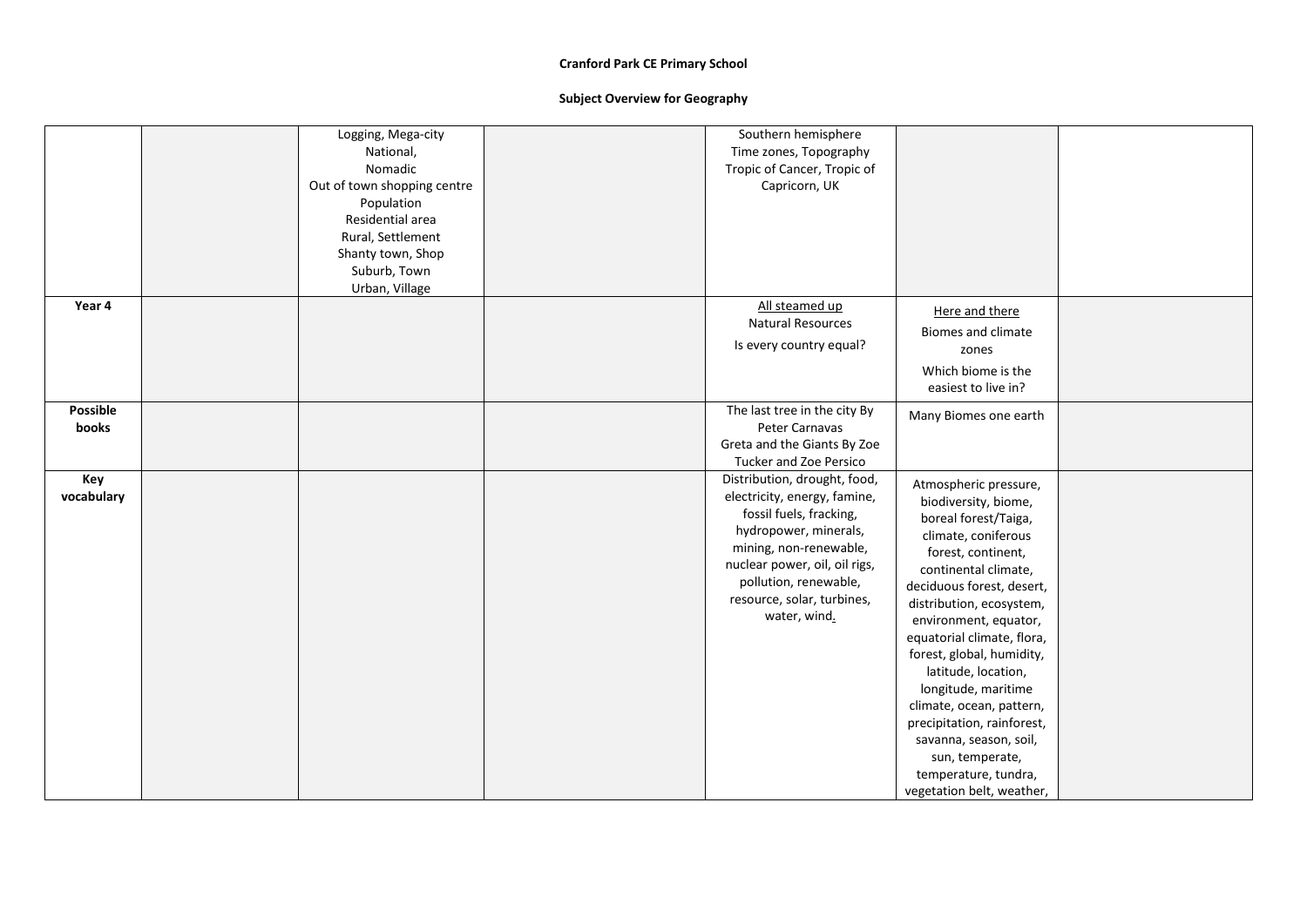|            |                            |  |                                | wind, Antarctic Circle,    |  |
|------------|----------------------------|--|--------------------------------|----------------------------|--|
|            |                            |  |                                | Arctic Circle, continent,  |  |
|            |                            |  |                                | country, equator,          |  |
|            |                            |  |                                | Europe, latitude,          |  |
|            |                            |  |                                | longitude, North           |  |
|            |                            |  |                                | America, Northern          |  |
|            |                            |  |                                | hemisphere, ocean,         |  |
|            |                            |  |                                | South America, Southern    |  |
|            |                            |  |                                | hemisphere, time zones,    |  |
|            |                            |  |                                | Tropic of Cancer, Tropic   |  |
|            |                            |  |                                | of Capricorn               |  |
| Year 5     | <b>Raging Rivers</b>       |  | Italy: Wish you were here      | I'm a survivor             |  |
|            | Physical Geography -       |  | Similarities and differences - | Economic activity          |  |
|            | <b>Rivers</b>              |  | UK and European                | What is unique about       |  |
|            | Are all rivers the same    |  | How does the physical and      | chocolate?                 |  |
|            | as our local river?        |  | human geography of Rome        |                            |  |
|            |                            |  | compare with the area in       |                            |  |
|            |                            |  | which we live                  |                            |  |
|            |                            |  |                                |                            |  |
|            |                            |  |                                |                            |  |
| Possible   | River Story by Bee Wiley   |  | The Travel Adventures of       | Bella's Chocolate surprise |  |
| books      | Journey to the river sea   |  | George and Paolo: Italy        | by Adam Guillain           |  |
|            | by Eva Ibbotson            |  | (paperback)                    |                            |  |
|            | The River Singers By       |  | by Valerie Van Ballaer         |                            |  |
|            | Tom Moorhouse              |  |                                |                            |  |
|            | A River By Marc Martin     |  |                                |                            |  |
| Key        | Mountain, Atmosphere,      |  | Continent, county, equator,    | Crops, customers,          |  |
| vocabulary | Condensation,              |  | Europe, Northern               | distribution, economic     |  |
|            | Evaporation, Infiltration, |  | Hemisphere, Southern           | activity, employment,      |  |
|            | Impermeable,               |  | Hemisphere, time zones,        | export, factory, Fair      |  |
|            | Interception,              |  | tropic of Cancer, maps,        | Trade, farm, fishing,      |  |
|            | Precipitation, Saturated,  |  | tourism, population, city,     | globalisation, growth,     |  |
|            | Surface run off, Water     |  | capital.                       | import, jobs, office,      |  |
|            | cycle, Bank, bed,          |  |                                | organic, pattern, shop,    |  |
|            | channel, Confluence,       |  |                                | tourism, trade, wages      |  |
|            | Current, Delta,            |  |                                |                            |  |
|            | Downstream,                |  |                                |                            |  |
|            | Deposition, Depth,         |  |                                |                            |  |
|            | Erosion, Estuary, Flood,   |  |                                |                            |  |